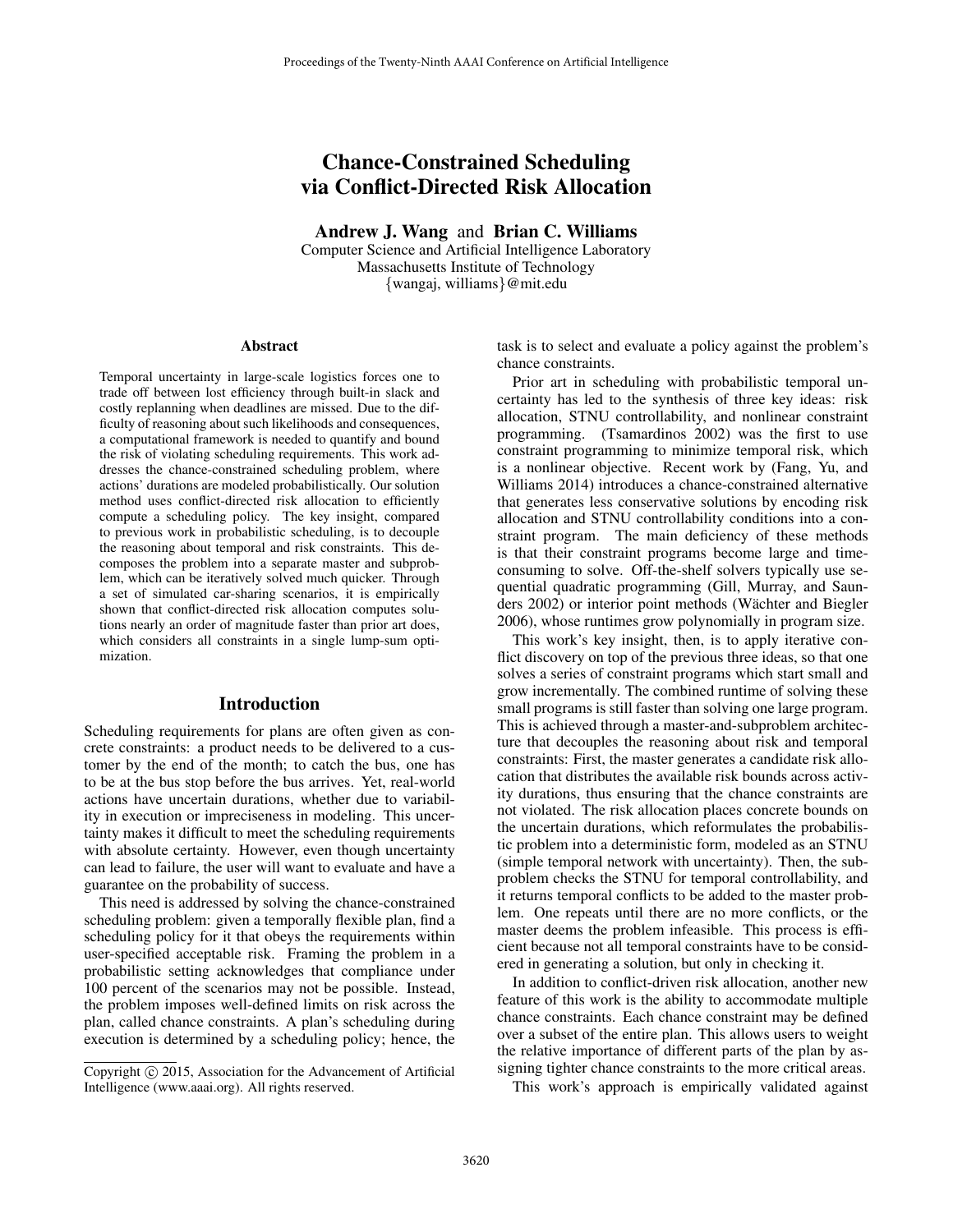the previous risk-minimizing and chance-constrained approaches. In scheduling a set of simulated car-sharing scenarios, the conflict-directed approach significantly outperforms these two precedents in runtime. Only a negligible portion of the runtime is spent by the subproblem finding conflicts, so the runtime savings are largely attributed to solving much smaller optimizations for the master problem.

#### Background

This section briefly reviews temporal network concepts referenced later. Namely, the STN, STNU, and pSTN formalisms are covered. Each is a type of constraint network, and therefore has a corresponding notion of consistency.

Simple temporal networks (STNs) model the temporal structure of plans for scheduling purposes (Dechter, Meiri, and Pearl 1991). An STN  $\mathcal N$  is a collection of events  $\mathcal E$ and simple temporal constraints  $T$ . For semantic purposes, the constraints may be further divided into user-specified requirements  $\mathcal{T}^r$  and actions' durations  $\mathcal{T}^c$ . The superscript c refers to the modeling assumption that those events and durations are *controllable* by the scheduler. Simple temporal constraints in both  $\mathcal{T}^r$  and  $\mathcal{T}^c$  have the same form: an interval bound  $[l, u]$  between two events. The lower and upper bounds of the interval may be open at  $-\infty$  and  $+\infty$ , respectively. A schedule  $s : \mathcal{E} \mapsto \mathbb{R}$  assigns timepoints to all the events. An STN is consistent if there exists a schedule that violates no constraint. Such a schedule is also said to be consistent.

STNs may be extended to simple temporal networks with uncertainty (STNUs) to account for actions with uncontrollable durations (Vidal and Fargier 1999). In an STNU  $\mathcal{N}^u$ , in addition to actions with controllable durations  $\mathcal{T}^c$ , some actions have uncontrollable durations  $\mathcal{T}^u$ . Uncontrollable durations are constraints on Nature, and out of the scheduler's control. Like simple temporal constraints, they are also bounded by intervals, though they must be nonnegative. If an event marks the end of an uncontrollable duration, it is necessarily uncontrollable, i.e., assigned by Nature. Therefore, the set of events  $\mathcal E$  is also divided into a controllable set  $\mathcal{E}^c$  and an uncontrollable set  $\mathcal{E}^u$ .

Given an STNU, one needs to schedule it regardless of what Nature chooses within the uncertainty specified in the uncontrollable durations. If one can schedule all the controllable events of an STNU, such that for any assignment to the uncontrollable events by Nature, the STNU's temporal constraints are still obeyed, then the STNU is controllable. Controllability depends on whether the scheduling policy is determined offline or online. Strong controllability concerns offline scheduling, which must guarantee existence of a static schedule that would be consistent with any outcome of the uncontrollable durations. Dynamic controllability concerns online scheduling, where events are scheduled with the flexibility of knowing past outcomes.

Finally, probabilistic analogue of the STNU is a probabilistic simple temporal network (pSTN), which models probabilistic durations (Tsamardinos 2002) (Fang, Yu, and Williams 2014). This is the representation considered in this work. A pSTN  $\mathcal{N}^p$  preserves STNU semantics, but replaces the uncontrollable durations  $\mathcal{T}^u$  with probabilistic ones  $\mathcal{T}^p$ .



Figure 1: A chance-constrained pSTN for the room setup example.

A probabilistic duration is sampled from a temporal distribution over the domain [0, + $\infty$ ), with pdf f and cdf F. Because a pSTN's distributions may always extend to  $+\infty$ , albeit with small probability, the STNU notion of controllability under all conditions will always fail. Therefore, a probabilistic notion of temporal controllability is needed for pSTNs.

#### Problem Statement

Previously, (Tsamardinos 2002) and (Fang, Yu, and Williams 2014) have established their own problem formulations for probabilistic scheduling. (Tsamardinos 2002) is concerned with finding a schedule that minimizes the global temporal risk of violating any constraint. In contrast, (Fang, Yu, and Williams 2014) adopts a chance-constrained formulation, which bounds the schedule's temporal risk, and instead optimizes a separate objective expressed in terms of the resulting schedule.

This work's problem statement differs and expands on theirs in some ways. Most importantly, although this problem is also chance-constrained, multiple chance constraints may be specified over subplans, instead of a single global chance constraint over the entire plan. This allows the user to attribute different risk priorities to different parts of the plan, which is useful for large and complex scenarios. It also gives the solution method flexibility to just meet the chance constraints, rather than having to minimize a single global risk metric. In addition, while the previous two works try to find a fully grounded schedule, this work merely guarantees the existence of one through a scheduling policy, and leaves the dispatcher flexibility in determining the actual schedule.

A grounded example will illustrate this work's problem statement: Imagine a hotel management preparing two seminar rooms for upcoming session talks. Room A needs to be ready in one hour, and room B in one-and-half. Figure 1 diagrams a plan for setting up the rooms, along with their deadlines, in pSTN form. Each room is first cleared of furniture, so that it may be vacuumed, and then installed with new furniture for its session. There is only one working vacuum, and room A gets to use it first.

Each activity in the plan has a duration associated with it. If uncontrollable, it is modeled by a normal distribution  $N(\mu, \sigma)$ . Technically, each N would be truncated below 0 renormalized, because real activities may not have negative duration. If the duration is controllable, it is modeled as a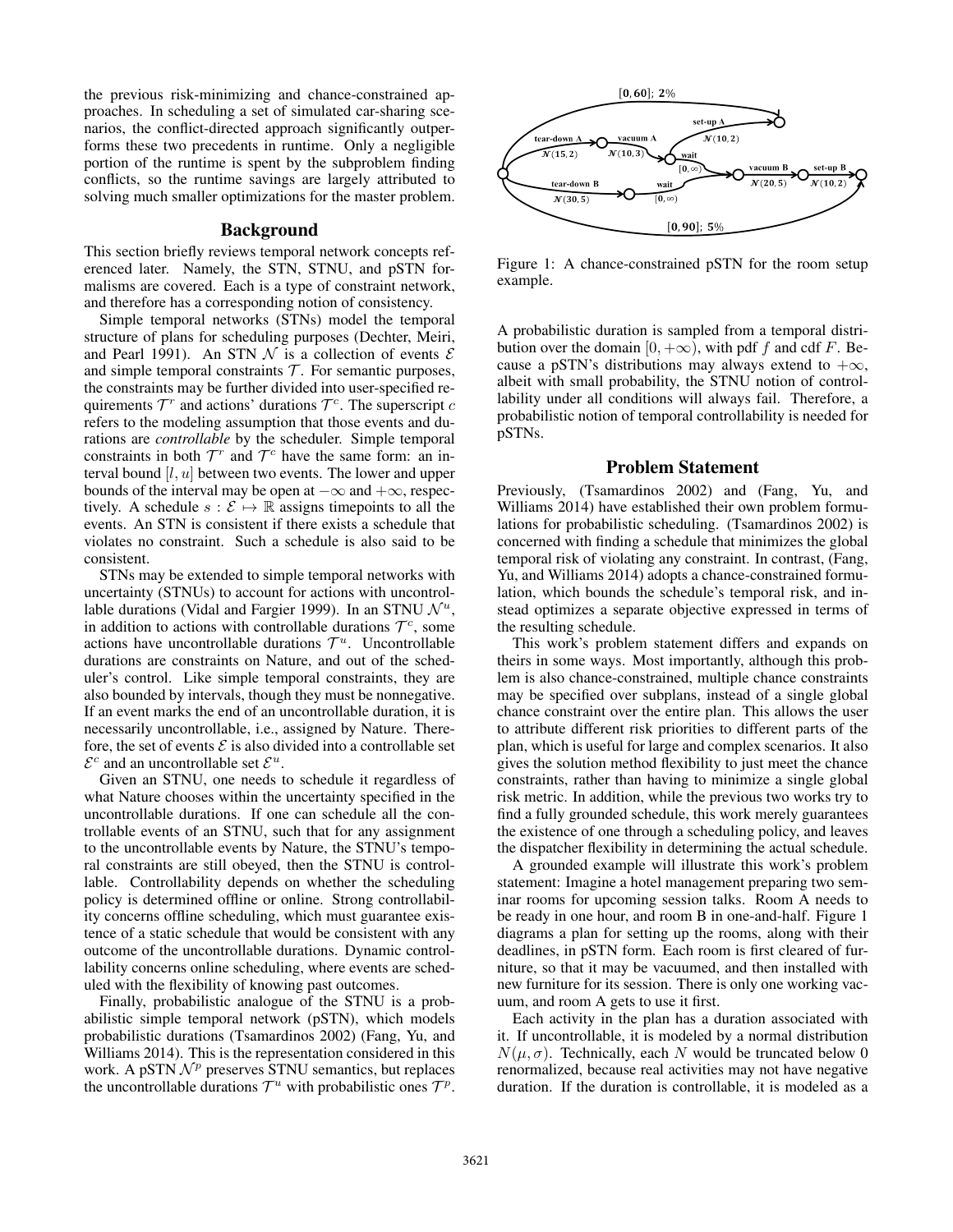simple temporal constraint, such as the two  $[0, +\infty)$  waits.

The rooms' deadlines are also expressed as simple temporal constraints. Each has a chance constraint defined over it: a maximum of two percent risk for room A's deadline, and five percent for room B's. Thus, A's deadline is more important, and the solution may be biased towards satisfying it over B's.

Note that only the three activities "tear-down A", "vacuum A", and "set-up A" are relevant to meeting room A's deadline; there is no dependence on how long B's activities take. On the other hand, because B has to wait for A to finish vacuuming (or A has to wait for B to finish tearing down, whichever comes first), B's deadline depends on all the activities except "set-up A". Generally, given a temporal requirement, there is the separate problem of identifying which durations span the requirement's endpoints. That issue is not addressed here; in this paper, an existing mapping from requirements to relevant durations is assumed.

The hotel's task is to determine a scheduling policy that meets the deadlines with probability within their respective chance constraints. In this pSTN, the only two controllable events are the start of the plan and the start of "vacuum B"; all other events terminate probabilistic durations, and hence cannot be assigned by the hotel. The initial start is conventionally assigned time 0. Therefore, the policy reduces to deciding when to vacuum room B.

A grounded schedule would assign a concrete execution time to the start of "vacuum B", such as 40. In contrast, a policy may provide a flexible window, like [40, 41]. Therefore, if either of "vacuum A" or "tear-down B" are not completed yet by time 40, the policy has the flexibility to adapt, rather than having to recompute the entire schedule.

To summarize and to generalize from the room setup example, this work's problem statement accepts three inputs and produces one output: The inputs are a pSTN  $\mathcal{N}^p$ , a set of chance constraints  $C$ , and a mapping  $r$  from temporal requirements to relevant durations. The desired output is a scheduling policy  $P$  that satisfies all chance constraints in C. These objects are formally described below.

#### Inputs

- A pSTN has already been described in the previous section, as an extension to the STN and the STNU. It suffices here to remind that a pSTN's simple temporal constraints  $\tau$  represent both the user's requirements and the plan's activities with controllable durations, while the probabilistic durations  $\mathcal{T}^p$  may only come from the plan.
- A chance constraint  $(\Delta, \mathcal{T}')$  imposes a risk bound  $\Delta$  on failing to satisfy a set of temporal requirements  $\mathcal{T}'$ . Note that although  $\mathcal{T}'$  is a subset of the pSTN's simple temporal constraints  $T$ , it is intended to contain user requirements, not controllable durations.
- For each user requirement  $t \in \mathcal{T}$ , a function r lists the controllable durations in  $T$  and the uncontrollable ones in  $\mathcal{T}^p$  that could affect whether t is satisfied. Calculating  $r(t)$  requires semantic knowledge of the plan and the user requirements, which is not discussed in this paper. For the scheduling problem, it is assumed  $r$  is given.

#### **Output**

A scheduling policy is an algorithm that assigns execution times to the controllable events. During execution, Nature samples the probabilistic durations according to their temporal distributions, and their outcomes determine the assignments to the uncontrollable events. Together, this realizes a complete schedule for the pSTN. In this paper, only static policies are generated, whose decisions do not depend on observations of the probabilistic durations' outcomes. Future work will extend the approach to generate dynamic policies.

Due to Nature's nondeterminism, following a scheduling policy yields a probability space of many possible schedules. The policy is said to satisfy a chance constraint  $(\Delta, \mathcal{T}')$  if the probability that the schedule violates any constraint in  $\mathcal{T}'$  is at most ∆.

#### Approach

In a chance-constrained scheduling problem, the temporal and chance constraints are coupled across the plan through the durations and events they span. For example, in the room setup plan introduced last section, there are competing effects to choosing when to start vacuuming room B: Moving it earlier would lower the risk of missing B's final deadline, but also raise the chance that either room may not have finished its previous actions by then.

The main innovation of the approach is to decouple the reasoning about the temporal and chance constraints into two interleaved problems arranged in a master-andsubproblem architecture. The master problem handles the allocation of risk from the chance constraints. In doing so, it reformulates the pSTN into an STNU. Then, the subproblem checks the STNU for controllability and produces a scheduling policy if so. Hence, this approach may be interpreted as casting the chance-constrained scheduling problem into a satisfiability modulo theories (SMT) problem (Nieuwenhuis, Oliveras, and Tinelli 2006), where the theory is STNU controllability, which can be verified by a family of efficient algorithms.

There are four key concepts that enable this casting as SMT, and each is explained in its own subsection, illustrated through the room setup example.

- 1. The goal of meeting the chance constraints may be decomposed by allocating each chance constraint's risk bound across its relevant durations.
- 2. To generate a risk allocation, an STNU form is assumed in order to encode the chance constraints into a nonlinear constraint program, which can be solved by a nonlinear optimization solver.
- 3. Running STNU controllability algorithms on the reformulated network produces a scheduling policy that satisfies the chance constraints.
- 4. If a policy cannot yet be produced, the controllability analysis yields temporal conflicts, which can be iteratively discovered and added to the constraint program.

The last idea is the most novel contribution of this work, previously unseen in scheduling approaches. It is what en-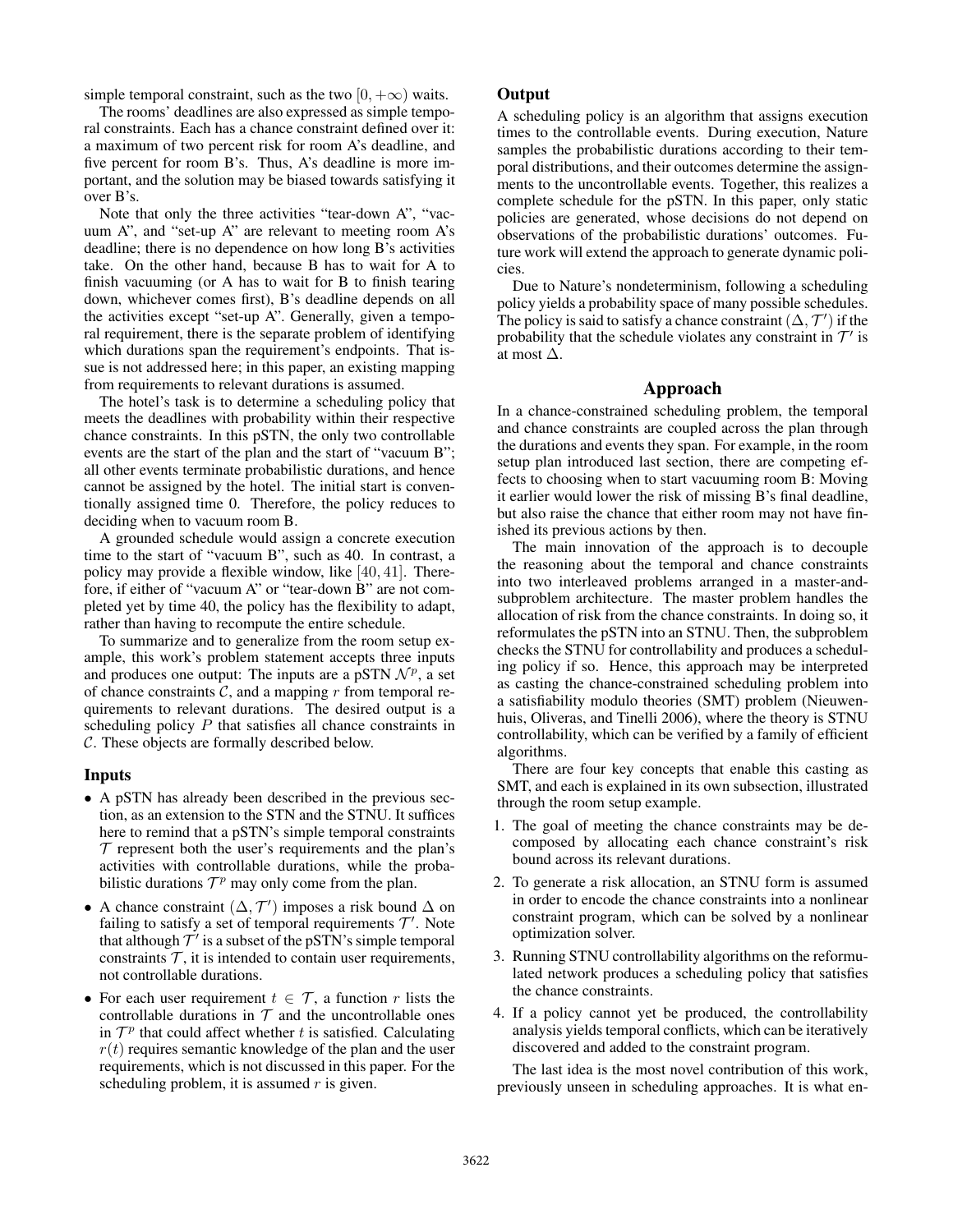

Figure 2: The risk of an assumption that places an upper bound on a duration.

ables the SMT architecture to operate, by providing learned feedback from the subproblem to the master, in the form of conflicts.

#### Risk allocation

The purpose of risk allocation is to map high-level chance constraints into local pools of risk that are more tractable to reason about. In scheduling, this is achieved by distributing a chance constraint's risk bound over relevant probabilistic durations, so that each duration's behavior is bounded by a measured assumption. For example, consider room A's 2 percent chance constraint on its one-hour deadline: One could assign 0.5 percent risk to each of the durations for "tear-down A", "vacuum A", and "set-up A" (leftover risk is allowed). If one assumes that "tear-down A" will not take longer than 20.15 minutes, then according to the temporal distribution for that action, shown in Figure 2, this assumption holds with 0.5 percent risk of being wrong. Similar bounds could be derived for the other two durations.

In this work, it is assumed that actions' durations are independent from each other. Therefore, the probability that a set of durations all obey their assumptions is the product of the individual probabilities for each assumption. Given a chance constraint over temporal requirements  $\mathcal{T}'$ , its risk bound  $\Delta$  is to be distributed over the probabilistic durations in  $\mathcal{T}'$ . Then, by the independence assumption, the risks  $\delta_i$ assigned to these durations must obey:

$$
\prod (1 - \delta_i) \ge 1 - \Delta. \tag{1}
$$

This simplifying assumption is reasonable under a number of scenarios, for example, in a distributed setting with multiple agents. Even when actions are coordinated, it is difficult to obtain joint distributions on their durations and to reason over those models, so the assumption is also reasonable from a computational point of view.

#### Nonlinear constraint programming

To generate a risk allocation, a certain form of the assumptions on each duration must be established. For the subproblem to use STNU methods, the assumptions shall be in the form of variable  $[l, u]$  bounds. Figure 3 shows the space of possible risk allocations for the room setup example.

Given these variables, which have nonnegative domains, the risk allocation condition in Equation 1 for each chance



Figure 3: A parameterized STNU representing the space of risk allocations.

constraint may be expressed in terms of the durations' cumulative density functions over these variables. Because probability distributions are inherently nonlinear, this produces a nonlinear constraint program to solve. This is the program for the example:

$$
\prod_{i \in \{1,2,3\}} \left( F_i \left( u_i \right) - F_i \left( l_i \right) \right) \ge 1 - 0.02 \tag{2}
$$

$$
\prod_{i \in \{1,2,4,5,6\}} (F_i(u_i) - F_i(l_i)) \ge 1 - 0.05.
$$
 (3)

Equation 2, taking its form from Equation 1, expresses the risk allocation constraint for room A's chance constraint. Indices 1, 2, and 3 are the durations in A's relevant subplan. The expression under the product is the probability mass  $(1 - \delta_i)$  covered by the risk allocation assumption on a duration, and 0.02 is the chance constraint's risk bound  $\Delta$ . Equation 3 is an analogous constraint for room B's risk allocation.

#### STNU controllability

A plausible STNU for the room setup example that satisfies the constraint program is shown in Figure 4. There exist efficient algorithms for checking STNU controllability, which also produce scheduling policies if the STNU is controllable (Vidal and Fargier 1999) (Morris and Muscettola 2000) (Morris and Muscettola 2005) (Stedl and Williams 2005) (Shah et al. 2007) (Nilsson, Kvarnström, and Doherty 2014). Thus, running one of these algorithms on the room setup STNU would produce a valid solution for the original chance-constrained problem. Because this paper is restricted to static policies, a strong controllability algorithm suffices.

In this room setup example, the STNU is indeed strongly controllable: In the worst case, room A would be prepared by time  $21 + 19 + 16 = 56$ , which satisfies its one-hour requirement. Then, B might not be able to vacuum until time max $\{21 + 19, 40\} = 40$ . But that is fine, because it would be prepared by time  $40 + 35 + 14 = 89$  with one minute to spare. Therefore, a valid static scheduling policy could assign the start of "vacuum B" any timepoint between 40 and 41.

#### Conflict discovery

If the STNU was not strongly controllable, then the subproblem needs to tell the master, so the master can generate another risk allocation. Fortunately, STNU controllability can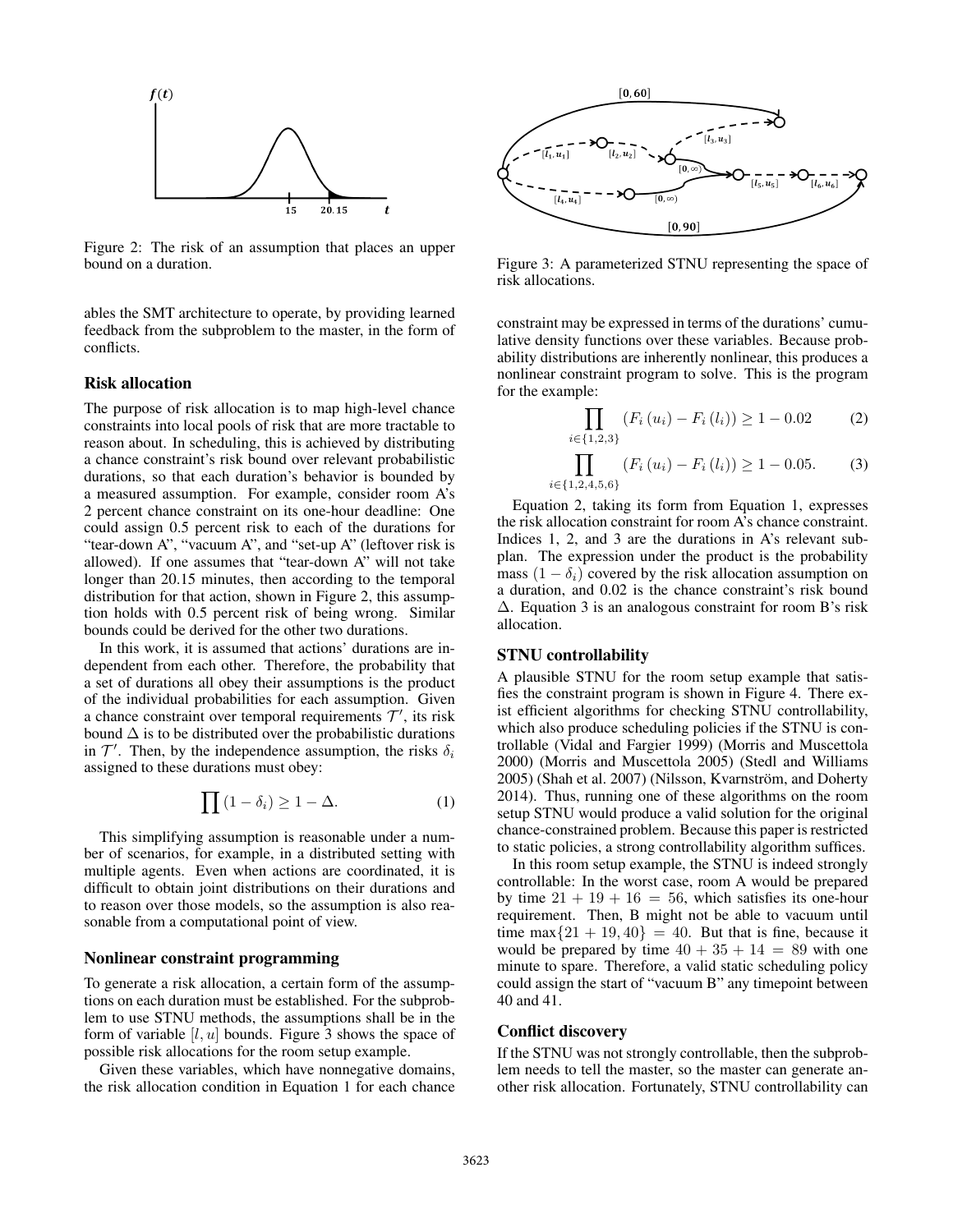

Figure 4: The resulting STNU after applying a risk allocation. Dotted lines indicate uncontrollable durations; solid lines are simple temporal constraints.

yield a temporal conflict if it fails. The conflict is in the form of a negative cycle in the STNU. Thus, the cycle's weight can be traced back to the risk allocation variables which contributed to it. The expression for the cycle's weight in terms of those variables is then returned to the master, which adds it as a constraint in its constraint program, ensuring that the cycle remains non-negative in future iterations.

The solution process could work as follows on the example: First, the master would solve a constraint program consisting only of Equations 2 and 3. A feasible solution would be to assign 0 to all the lower bounds; 21, 19, 16 to the upper bounds of room A's three actions; and 45, 35, 15 to the upper bounds of room B's actions. When checking the resulting STNU for strong controllability, one would discover that the combination of room B's upper bounds exceeds its 90-minute constraint. Thus, the subproblem would return the temporal conflict  $u_4 + u_5 + u_6 > 90$ . In turn, the master would invert the inequality and insert the condition into the constraint program. Then, the nonlinear solver may find that lowering  $u_4$  to 40 would resolve the conflict while preserving B's chance constraint. This new assignment would now pass the STNU check, so the static scheduling policy that would be output is to start "vacuum B" at time 40.

Note that there were no temporal constraints in the constraint program on the first iteration. Instead, each successive iteration adds a single temporal conflict to the program. Generally, some temporal constraints will be tighter than others, and hence more likely to be violated. Therefore, the conflict-directed approach tends to discover conflicts containing those constraints early on, which precludes the need to consider others before a controllable STNU is generated. The fact that only a few iterations may be needed, and that the program starts small and grows incrementally, is responsible for this approach's efficient runtime performance.

#### Algorithm

The four key concepts and the running example from last section are formally expressed in an algorithm called Rubato. Rubato's inputs and outputs are as specified in the Problem Statement section. This section explains Rubato line by line, and discusses its theoretical properties.

Throughout the solution process, Rubato maintains a constraint list that serves as the master's constraint program. There is no objective function in the problem statement, so a

# Algorithm 1: Rubato

```
Input: a pSTN \mathcal{N}^p = \langle \mathcal{E}, \mathcal{T} \rangle, where
               \mathcal{T} = \langle \mathcal{T}^r, \mathcal{T}^c, \mathcal{T}^p \rangle.Input: a set of chance constraints \mathcal C over subsets of \mathcal T^r.
    Input: a mapping R: \mathcal{T}^r \mapsto \mathcal{P}(\mathcal{T}^c \cup \mathcal{T}^p) of relevant
               durations for each temporal requirement.
    Output: a scheduling policy \hat{P} for \mathcal{N}\hat{P}.
 1 constraint list \leftarrow \emptyset;
 2 foreach (\Delta_i, \mathcal{T}_i^r) \in \mathcal{C} do
 3 collect R(r) into \mathcal{D}_i for each r \in \mathcal{T}_i^r;
 4 \mid product \leftarrow\prod (F_j(u_j) - F_j(l_j));d_j \in \mathcal{D}_i \cap \mathcal{T}^p5 collect {product \geq 1 - \Delta_i} into constraint list;
 6 repeat
 7 \mid \text{ok}, \text{risk} allocation \leftarrow solve (constraint list);
 8 if not ok then return infeasible;
 9 ;
10 \quad | \quad \mathcal{N}^u \leftarrow \texttt{reformulate} \left( \mathcal{N}^p, \, \textsf{risk allocation} \right);11 | ok, P, negative cycle \leftarrow checkSC(\mathcal{N}^u);
12 if ok then return P;
13 ;
14 collect {negative cycle \geq 0} into constraint list;
15 until timeout;
```
list of constraints suffices to represent the program. Lines 2 through 5 initialize the constraint list with all the nonlinear risk allocation constraints. Note that the constraint in line 5 matches the form given in Equation 1. The product in line 4 is taken over the relevant *probabilistic* durations for the *i*th chance constraint, hence the intersection of  $\mathcal{D}_i$ —*all* the relevant actions' durations—with the set of probabilistic durations  $\mathcal{T}^p$ . The set  $\mathcal{D}_i$  is computed on line 3 by simply collecting the relevant actions' durations for all the temporal requirements that the ith chance constraint contains.

With the constraint list initialized, the main iterative loop of Rubato follows. The master begins, sending the constraint list through the nonlinear solver on line 7. The solver returns whether the list is a consistent, and a solution if so. The solution is an assignment to all  $[l_j, u_j]$  risk allocation bounds on the probabilistic durations  $\tilde{d}_j$ . If the solver did not find a solution at this point, then Rubato returns on line 8 without a valid policy. Assuming the nonlinear solver is sound and complete, then this return statement is correct: If the solver could not even satisfy the chance constraints, then adding further constraints discovered by the subproblem will not help.

If a risk allocation was generated that respects the constraint list so far, then Rubato passes it on to the subproblem. The pSTN is reformulated into an STNU on line 9, and then checked for strong controllability (SC) on line 10. Like the nonlinear solver, line 10 also performs a consistency check, but with an implicit set of constraints derived from the STNU. If it is consistent, i.e., the STNU is strongly controllable, then a scheduling policy  $P$  is produced. As discussed last section, although this policy works for the STNU, it works just as well for the pSTN *under the risk*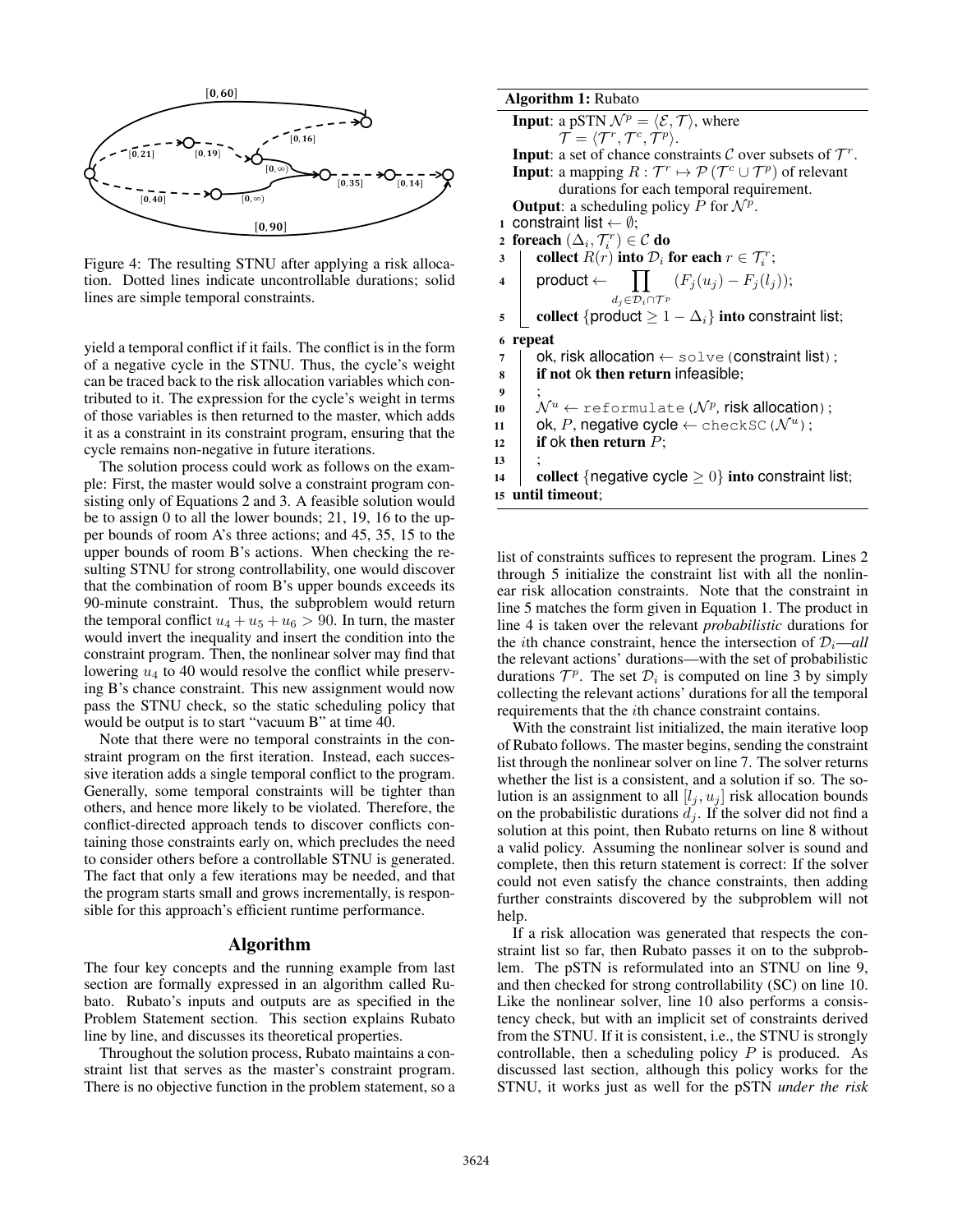*bounds of the chance constraints*, because the STNU is derived from the risk allocation. Thus, the policy may be returned on line 11.

However, if the subproblem's strong controllability check did not succeed, then it would have returned a negative cycle as the conflict. The negative cycle would actually come from the distance graph representation of the STNU reformulated as an STN, according to the strong controllability algorithm. The cycle's weight, however, can be expressed in terms of the STNU's  $[l_i, u_j]$  bounds. Therefore, the conflict is that the cycle's weight is negative, so to resolve it, the subproblem inserts the condition on line 12 that the cycle's weight must be non-negative in future iterations of Rubato.

The master then starts the next iteration of Rubato, by solving the updated constraint list. This continues until either the constraint list becomes inconsistent, and Rubato returns infeasible, or the generated risk allocation produces a strongly controllable STNU, and Rubato returns that STNU's scheduling policy. These return conditions are sound by the reasoning above: If the constraint list is already inconsistent, it cannot be made consistent again. If the STNU has a scheduling policy, then it must work for the pSTN as well.

Rubato is also complete with respect to risk allocation because the number of iterations is bounded. Specifically, there will not be more iterations than twice the number of temporal constraints  $|\mathcal{T}|$ . To see this, consider if all the temporal constraints  $T$  were directly encoded into the constraint program from the start, as in the approach of (Fang, Yu, and Williams 2014). Each temporal constraint, whether a requirement or a duration, contributes two linear constraints to the constraint list, one for each of its lower and upper bounds. Thus, by the time  $2|\mathcal{T}|$  iterations have passed in Rubato, the constraint program will be just as constrained as in the non-conflict-directed case.

Suppose for the sake of contradiction that the iterations continue, where another risk allocation is generated, and a negative cycle is discovered. Then this negative cycle must yield the same condition as one discovered previously, because algebraically the temporal network does not have any more unique constraints. However, if the condition was already in the constraint list, then the solver could not have generated such a risk allocation in the first place. Therefore the iterations must end. In practice, if the pSTN is large and  $2|T|$  iterations are too many to wait for, the loop may be truncated by a timeout.

Rubato's completeness does hinge on the assumption that the nonlinear solver is itself sound and complete. The conditions under which this holds vary by solver. In our experiments described later, we used the Ipopt solver, which requires convex functions for completeness guarantees. For our chance-constrained scheduling problem, the discovered temporal conflicts are linear and hence convex, but the risk allocation constraints are expressed in terms of cumulative density distributions, which have no guarantee of being convex. Thus, any solution to the probabilistic scheduling problem–including prior art–faces the same issue. In practice, probabilistic durations for most activities are modeled as a single-modal PDFs, whose cumulative distributions are

convex.

## Related Approaches

The presented approach has drawn from the major ideas of risk allocation and conflict-directed search. This section discusses these ideas in their original context and related scheduling work which has also leveraged these ideas.

To handle probabilistic dynamics within constraint systems, a family of approaches use risk allocation to reformulate the original stochastic problem into deterministic constraint optimization. Within the context of optimal chance-constrained path planning with obstacles, two major paradigms have been established. The first, convex risk allocation (CRA) allocates path planning decisions and risk allocation concurrently (Blackmore and Ono 2009), through a single convex optimization problem. The second, iterative risk allocation (IRA), analyzes the path for opportunities to redistribute the risk after each allocation (Ono and Williams 2008). Both solve the same optimization problem, but IRA follows its own rules in the path-planning context to improve the risk allocation, while CRA relies on generic optimization techniques.

The approach by (Fang, Yu, and Williams 2014) for chance-constrained scheduling falls in the vein of CRA. Their work had independently leveraged the first three ideas established in this work. Using a risk allocation that also maps the pSTN into an STNU, the strong controllability conditions are derived symbolically and directly encoded into the constraint program. These conditions are expressed as simple temporal constraints between the controllable events of the STNU. Therefore, the solver necessarily assigns a grounded schedule to the events.

This work's approach may be considered the IRA analogue of theirs. Rather than relying on the time-agnostic solver to improve the risk allocation, temporal conflicts are extracted and directly added to the constraint program. Note that these conflicts, being negative cycles, do not involve event variables, but only the risk allocation  $[l, u]$  bound variables. Thus, the solver never generates a grounded schedule, but always an STNU, which leaves the flexibility to generate a policy. Even a static policy is more flexible than a grounded schedule.

The idea of discovering conflicts and inserting them into the generator comes from conflict-directed search. Conflictdirected A\* (CDA\*) (Williams and Ragno 2007) is designed to solve discrete constraint programs efficiently by learning from past mistakes to reduce the search space. It begins like any other search, generating the search tree. When an assignment is detected to be inconsistent with the program's constraints, the reason and how to avoid it is recorded as a new rule for expanding the search tree. Thus, generating assignments on the tree is the master problem, and learning conflicts is the role of the subproblem. CDA\* was also extended in the context of temporal planning (Yu and Williams 2013) (Yu, Fang, and Williams 2014) to offer continuous relaxations to an STN's constraints. Their STN temporal conflicts are based on the same principle as the STNU conflicts described in this work.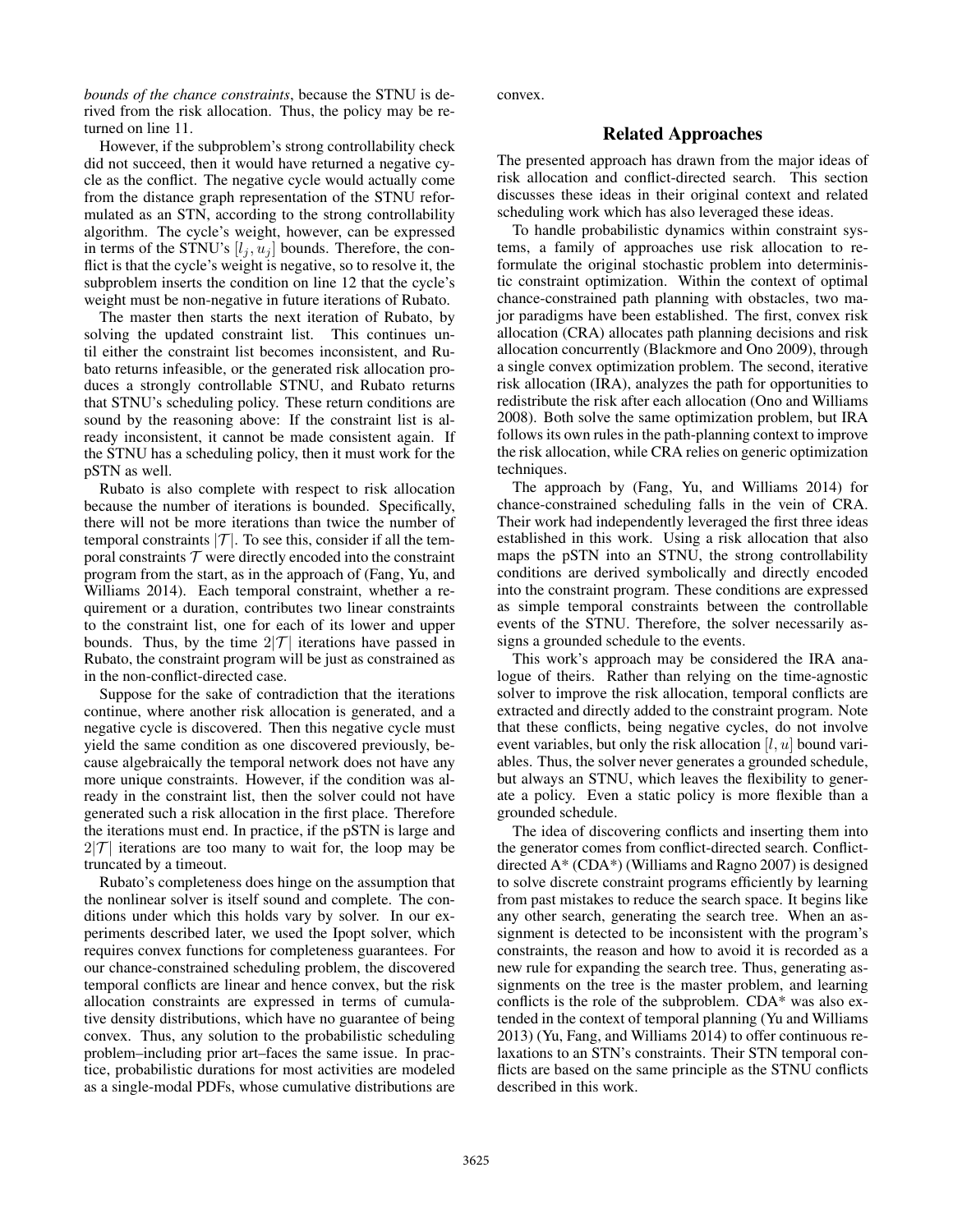## Empirical Validation

#### Methods

This work is evaluated against two previous probabilistic approaches: the risk-minimization method by (Tsamardinos 2002), and the single-optimization chance-constrained method by (Fang, Yu, and Williams 2014). Benchmarks are run on each method over a range of problem sizes, and their runtime performances are compared. Although all three methods use risk allocation, the hypothesis is that this work's conflict-directed approach would scale better than either previous approach: Neither of them discover conflicts along the way, so they must consider all temporal constraints in a single lump-sum optimization. Furthermore, the riskminimization has to optimize a global risk metric, instead of just satisfying a set of chance constraints.

The authors of (Fang, Yu, and Williams 2014) kindly made available their collection of car-sharing scenarios as a common benchmark set. In these scenarios, a car-share company (e.g. Zipcar) manages a car fleet and allows drivers to book reservations on individual cars. A single car may be booked by multiple drivers in sequence. Each reservation consists of the driver visiting multiple city destinations. The driving time between destinations is probabilistic, according to local traffic conditions, but the amount of time one spends visiting each destination is controllable and bounded. All this activity is modeled as a pSTN. Each scenario may contain up to 20 cars, up to five reservations per car, and up to three destinations per driver.

The car-share needs all their vehicles back before the close of business that day. Therefore, they require a bound on the total time span of each car's reservations, from its first to its last. A chance constraint is then placed over this requirement. All cars operations in parallel with the same time limit, and the chance constraint bound  $\Delta$  ranges from 10 percent to 40 percent.

The number of uncontrollable probabilistic durations in the pSTN, which is the total number of driving segments, is used to measure problem size. This is because each such duration adds two risk allocation variables, its lower and upper bounds, to the optimization problem in all three methods. Also, because each driver alternates between driving and visiting destinations, there is approximately one controllable duration for each probabilistic one. Therefore, in the non-conflict-directed methods, the number of constraints in the optimization program is also proportional to the number of variables.

The algorithms are implemented in Common Lisp and linked to the Ipopt nonlinear optimizer (Wächter and Biegler 2006), which is written in C++. Functionally, the implementations for all three methods are quite similar: They all operate on the same pSTN input, and the risk expression in the chance-constrained methods is simply rewritten as the objective for risk-minimization.

#### Results

Figure 5 plots the runtime over problem size for each method running over the set of scenarios. The variation in runtime within each method is due to the inherent nondeterminism

in Ipopt's execution: Indeed, the same scenario run on the same method multiple times yielded varying runtimes on the order shown in the graph. Despite the variation, each method exhibits a clear polynomial-like trend in runtime.

As predicted, the conflict-directed methods (diamonds) has the best performance. Whether looking at the average trend or the lower bound trend for each method, the new approach runs approximately an order of magnitude faster than the other two methods (squares and triangles). This becomes evident as the problem size approaches 100 probabilistic durations, where the runtimes start reaching into the tens of seconds. A user would much prefer a solution method that computes within ten seconds than in two minutes.

Furthermore, prior art's runtimes appear to grow slightly faster than the conflict-directed method does. This is because while the number of risk allocation variables remains the same in all approaches, the conflict-directed method's master problem collects only one additional conflict per iteration. It turns out the conflicts are very informative: Out of more than 1500 scenarios, only 12 required up to four iterations, 83 required three iterations, and the rest only one or two. Therefore, the master's optimization problem actually grows slower than the size of the pSTN.

In addition, the overwhelming majority of the time for each iteration was spent in the solver as opposed to checking STNU controllability. Thus, the subproblem discovers conflicts very efficiently, and the master's optimization is still the bottleneck. This means the order-of-magnitude savings indicate primarily how much less work the master's solver has to do, compared to prior art.

Finally, the risk-minimization method (triangles) demonstrates a slight but consistent edge over the singleoptimization chance-constrained method (squares). The same trend was displayed in (Fang, Yu, and Williams 2014). This is interesting because the only difference is whether the risk expression is considered an objective or a chance constraint. It appears that the solution methods employed by nonlinear solvers (Ipopt in this paper, Snopt in theirs) handle nonlinear objectives more efficiently than they do nonlinear constraints.

## **Conclusions**

The main contribution of this work is to apply conflictdirected search to chance-constrained scheduling. The key insight is to decouple the reasoning about the temporal and chance constraints via a iterative master-and-subproblem solution method. The master generates risk allocations, reformulating the original pSTN into an STNU, which the subproblem then checks for strong controllability.

Empirical results show that this work's approach outperforms prior art in probabilistic scheduling by nearly an order of magnitude. It is verified that much fewer constraints are considered, which significantly reduces the computational burden on the master nonlinear solver. The subproblem STNU checker incurs negligible runtime cost.